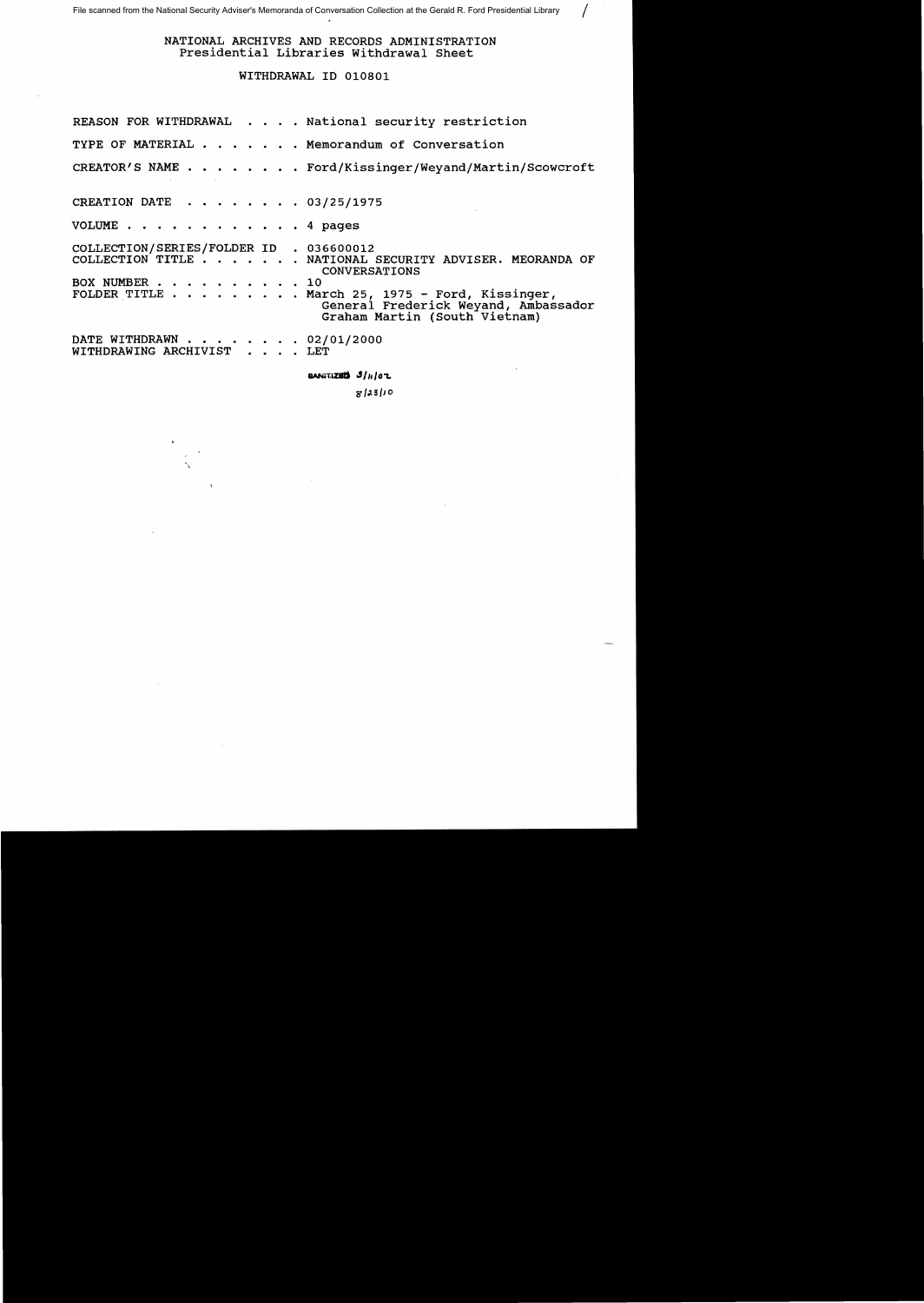## MEMORANDUM

#### **DECLASSIFIED w/ nortions exempted**

THE WHITE HOUSE

WASHINGTON

SECRET/NODIS/XGDS

**E.O.** 12958 (as emended) SEC 3.3  $i\#K$  : 10-056  $\cdot$  #5 *1J:!J1&...{t:t.t* 4,J.5/10 By dal NARA Date 10/14/10

PARTICIPANTS: President Ford Dr. Henry A. Kissinger, Secretary of State and Assistant to the President for National Security Affairs General Frederick Weyand, Army Chief of Staff (at end) Amb. Graham Martin, Ambassador to the Republic of Vietnam (at end) Lt. General Brent Scowcroft, Deputy Assistant to the President for National Security Affair s DATE AND TIME: Tuesday, March 25, 1975  $9:22 - 10:25$  a.m.

PLACE: Oval Office

Kissinger: They [the Israelis] are so used to total support that an even-handed account is biased against them. They think I influenced Berger and Gwertzman against them. I didn't. I think they are cranking up an assault -- not on you, but on me. Javits said I was obviously emotionally upset and had quit too soon. He and Case were one step from being nasty.

President: I have no hesitancy....

Kissinger: It is very painful to me, but you should know that if we' continue this route they will go after us.

President: I think we should keep a calm, dispassionate position. If they get emotional, it will reflect on them.

Kissinger: If we cancel the F-15 and the Peres visit, they will howl. But if it happens now, it will look as if giving the F-15 is to enable, them to defend their intransigence.



CLASSIFIED BY HENRY A. KISSINGER EXEMPT FROM GENERAL DECLASSIFICATION SCHEDULE OF ENROUTIVE ORDER 11652 EXEMPTION CATEGORY  $5$  (b)  $(1,3)$ . SECRET/NODIS/XGDS AUTOMATICALLY DECLASSIFIED ON Imp. to det.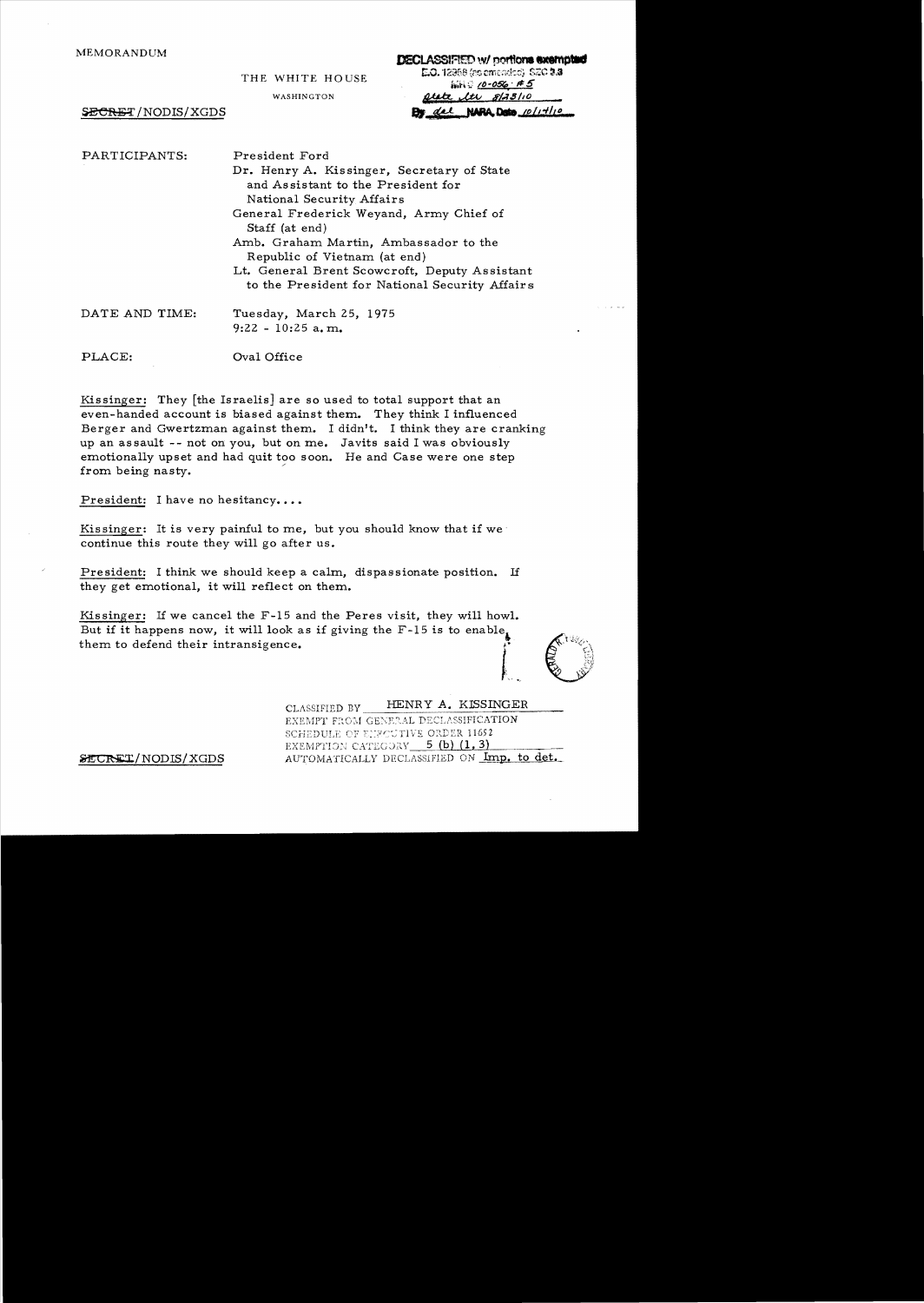#### $\texttt{S}\texttt{P}\texttt{GRET}/\text{NODIS}/\text{XGDS}$  2.

Discourage the office to see Israelis. All contacts with the Embassy should be reported to us. Dinitz has the verbatim transcript of the leadership meeting. Fisher called me in a state of agitation. I told him it was in the Jews' interest to keep things quiet, not ours. I now will treat Dinitz like any other Ambassador.

President: Tip O'Neill introduced a resolution but the Greeks threatened to make a fight so he withdrew.

Kissinger: Was it objected to just by the Jews?

Faisal was very important to us. The last talk we had, he was magnificent. He said he didn't agree with my approach but he would back whatever I wanted. " ....'., .................. ~ .**............... ..** <sup>~</sup>. . . . . . .. . . . . . . . . ... . . . . . . .

President: What about Fahd? What will be his role?

Kissinger: My guess is they will make him Crown Prince and Prime Minister. But the King may surround himself with bad people.

Fahd is tough, but he can't achieve the exalted status of Faisal. Sooner or later there will be a military move. Saudi Arabia is a medieval country. The Shah modernized the country and threw out the feudal cIass. In Saudi Arabia, the Bedouins move into the cities with the money coming in, and that will destroy him.

President: Who should we send to the funeral?

Kissinger: Maybe Nelson. [Hartman came in with Agnew idea]. But he should go and come straight back.

Sadat is in trouble. Recriminations are starting. The Israelis have such unbelievable bad taste. They invited Keating to a military seder in the Sinai, for Passover.

Hussein was very upset at the failure. He says it was an extreme blow to Sadat. He worries about his own survival and if he does he will have to radicalize. The Syrians and PLO are delighted and Hussein anticipates trouble. We have similar reports from the Gulf.

#### SECRET/NODIS/XGDS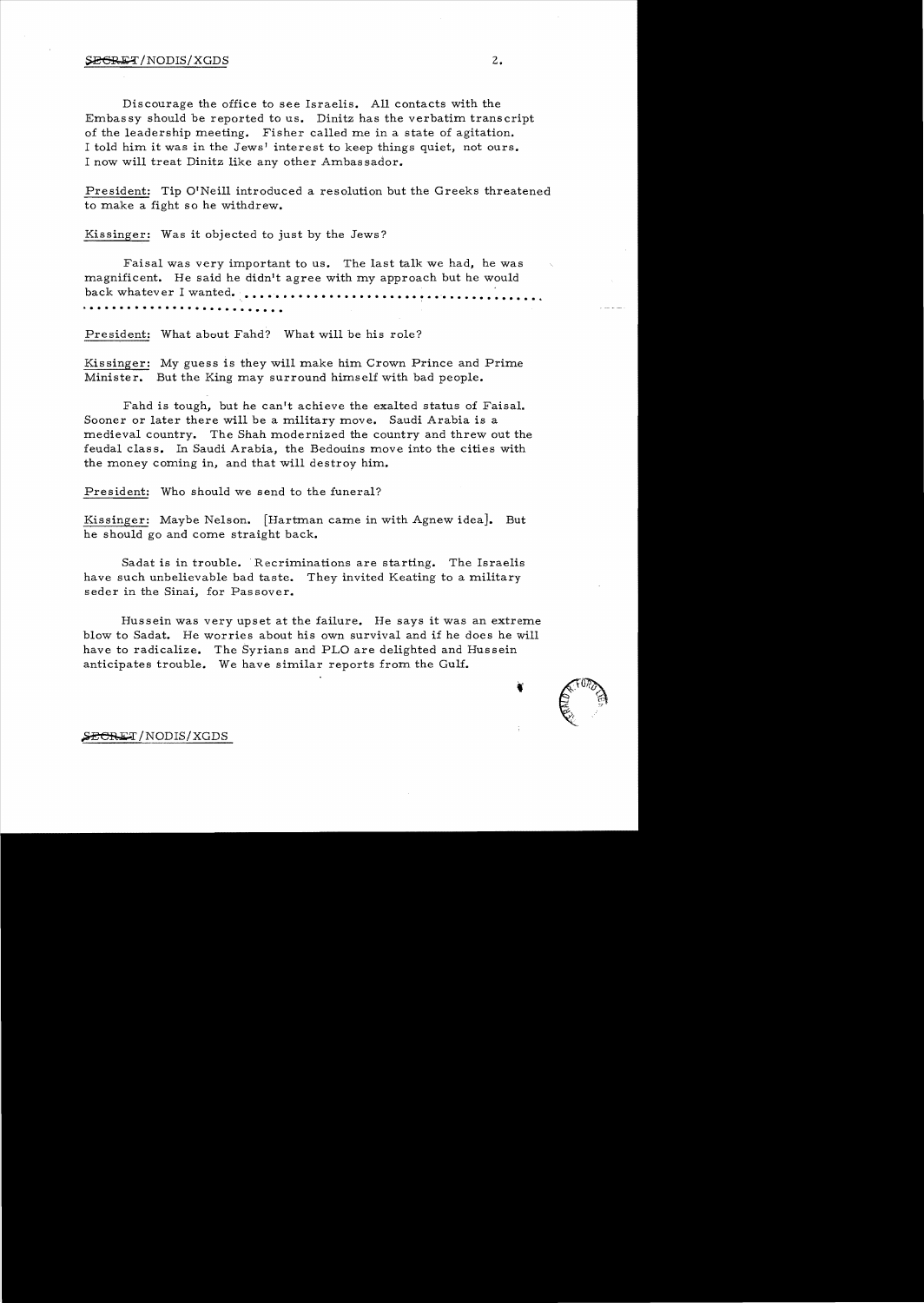We have to show Israel that we are a great power and they don't run our foreign policy. I think we should consult with the Soviet Union. If they go too far we can stonewall, but I see no other way to go. I will give you my ideas in a couple of days, but I maybe should go to Moscow and meet with the British, French, and Germans. We can't give them \$2.5 billion now.

President: No way.

Kissinger: Maybe we should give them what we gave last year, plus an inflation factor.

I'll be testifying before the House Foreign Affairs Committee. I don't know whether it's better open or closed.

In Indochina, I think if we don't move fast we will be in big trouble. The withdrawal has been a disaster. We will need a massive resupply to replace what they lost. Weyand should be told to find out what is necessary.

I think we should give what the GVN says it needs. Defense will say it can't be done.

[General Weyand and Ambassador Martin are brought in.]

President: Fred, you are going with the Ambassador. This is one of the most significant missions you ever had. You are not going over to lose, but to be tough and see what we can do. We have talked options  $-\frac{1}{2}$ they're all on the tough side. We want your recommendation for the things which can be tough and shocking to the North. I regret I don't have authority to do some of the things President Nixon could do.

Kissinger: We need Weyand's judgment of what is needed. I think \$300 million isn't enough. John Oakes of the New York Times has religion says we can't kill our ally. We have to know: What is the real situation and why? What can be done?

President: We want to be strong and shocking to the North.



Kissinger: But we have that soft Ambassador. [Laughter]

Graham has been telling me that since May we have shipped nothing but POL and ammunition. No spares.

#### SECREP/NODIS/XGDS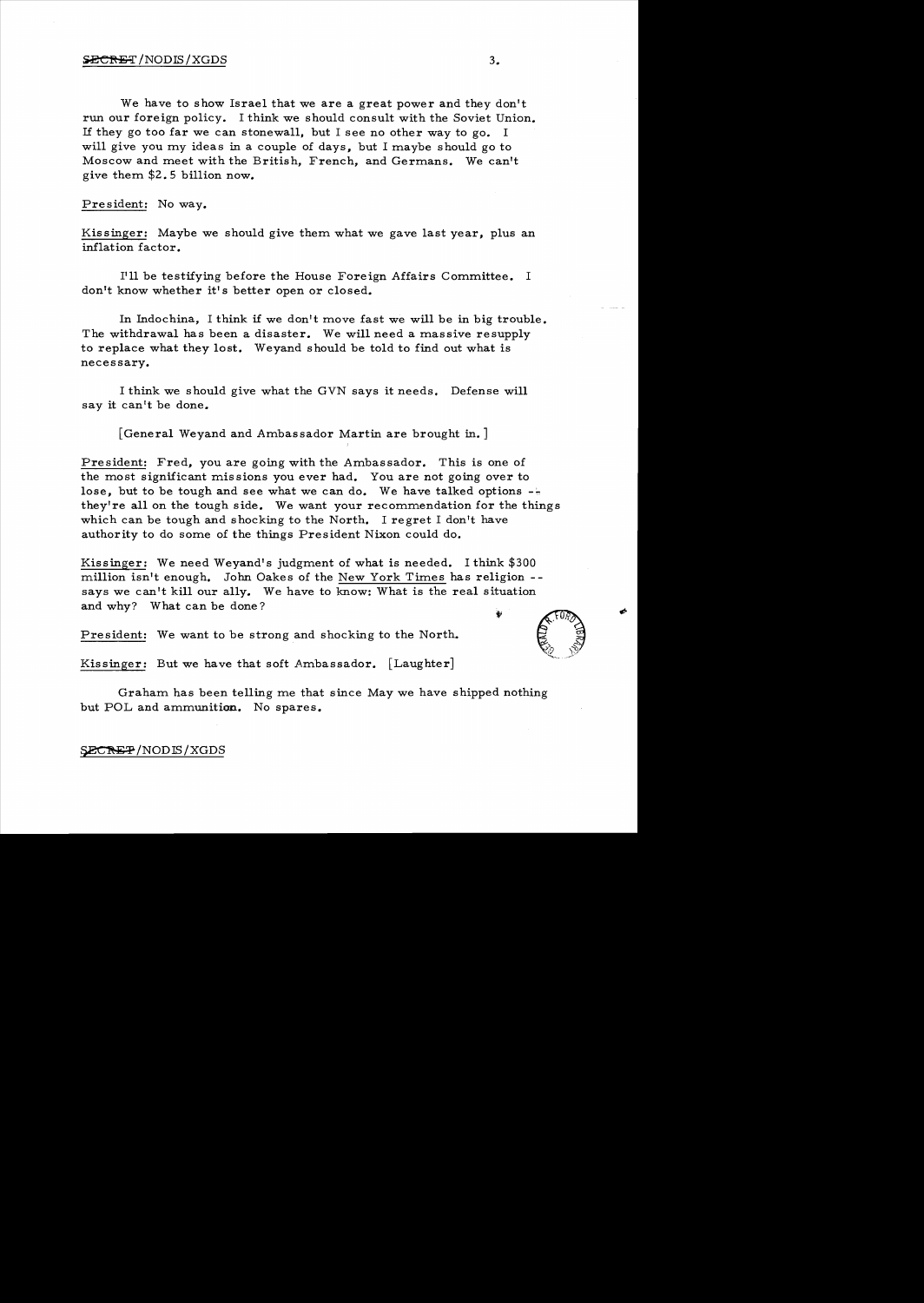### $SECHET/NODIS/XGDS$  4.

Martin: I think they can give them a helluva scrap.

Kissinger: If they can extricate their forces.

President: Do you have any question about what you are undertaking?

Weyand: Not in my mind.

Martin: If we are not legalistic, there are things we can do.

Kissinger: Like what?

Martin: Art. 7.

Kissinger: [Describes Art. 7]

Martin: I will have a list by the end of the week. Tran van Lam gave a pessimistic appraisal for the aid. If we can show some determination.

Weyand: We will bring back a general appraisal and give them a shot in the arm.

[Martin and Weyand leave. ]

Kissinger: The V -E Day celebration. How about Harriman?

President: O. K. I think we ought to try to balance the delegation. We do have to balance it.

Kissinger: Scranton didn't take the job? This is the fifth time.

President: The real reason is he won't face up to the tough job. He says he wants to help me politically instead.

Kissinger: Last, we have a silly dispute with the PRC about this song they want to use. If on top of all the other problems we take this one on, we will get the anti-Taiwan people up in arms. Conversely if we came, the Taiwan people will do the same.

President: I think we must be tough. If they modify the song, O. K., if not, we must hang tough.



#### SECRET/NODIS/XGDS